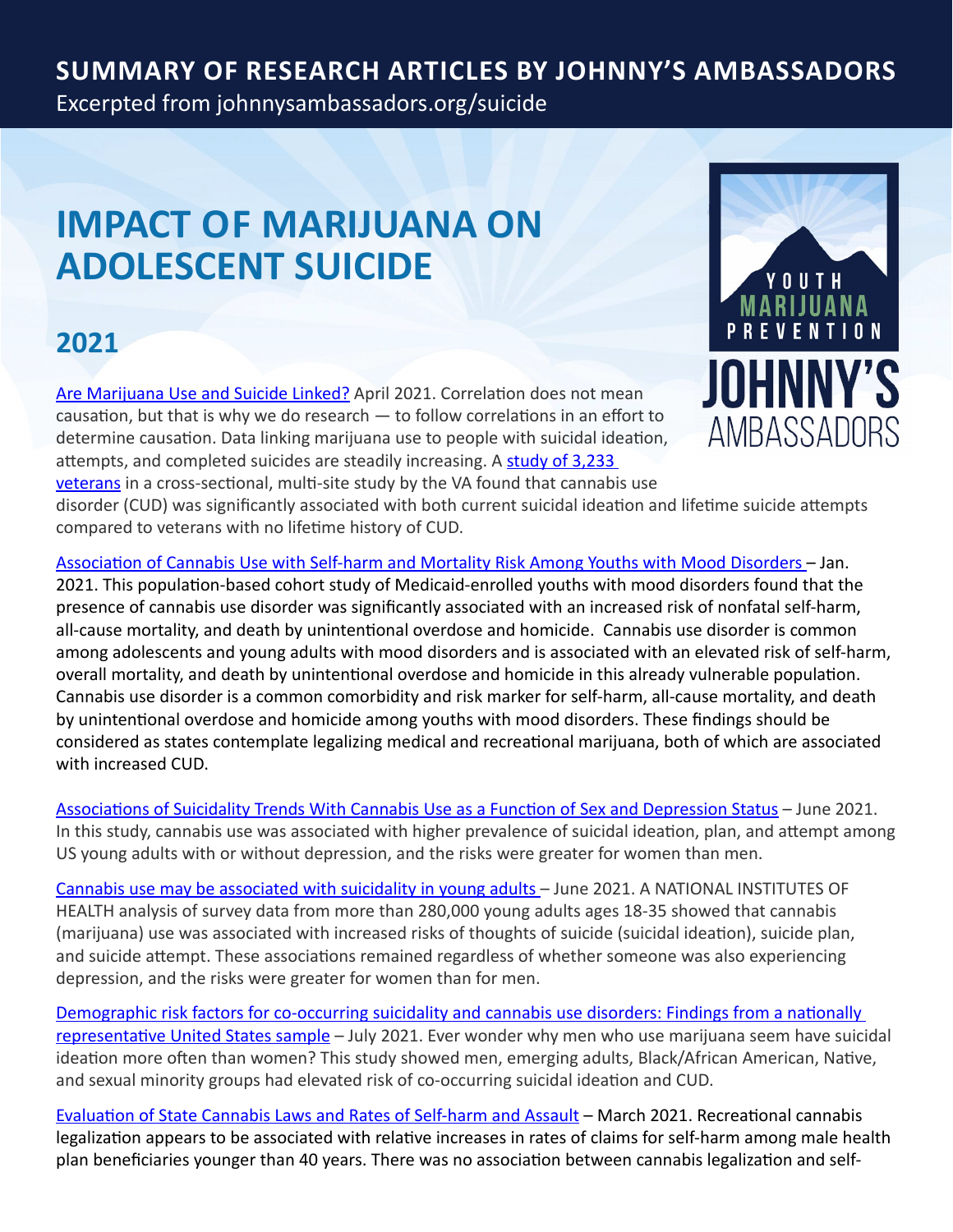harm or assault, for any other age and sex group or for medical cannabis. States that legalize but still constrain commercialization may be better positioned to protect younger male populations from unintended harms.

### **2020**

Applying the Bradford Hill Criteria for Causation to the [Relationship](https://johnnysambassadors.org/wp-content/uploads/2020/09/Applying-the-Bradford-Hill-criteria-to-the-marijuana-suicide-question.pdf) Between Marijuana Use and Suicidal [Behavior](https://johnnysambassadors.org/wp-content/uploads/2020/09/Applying-the-Bradford-Hill-criteria-to-the-marijuana-suicide-question.pdf) – Christine L. Miller, Ph.D. Sept. 2020. As stated above: "Suicidal ideation was observed in one out of fourteen subjects administered a liquid form of pure ∆9 – THC (20 mg doses) over a period of 3 days in a clinical setting . Subjects at already higher risk for suicide may similarly show a temporal relationship between suicidal ideation and administration of formulations containing ∆9 – THC. Koppel et al. (2014) review reports of suicidal ideation following medical use of cannabinoids."

Cannabis use during [adolescence](https://www.sciencedirect.com/science/article/abs/pii/S0165032719320919?via%3Dihub) and the occurrence of depression, suicidality and anxiety disorder across adulthood: Findings from a [longitudinal](https://www.sciencedirect.com/science/article/abs/pii/S0165032719320919?via%3Dihub) cohort study over 30 years - Jul. 2020. In this longitudinal cohort study over 30-years, cannabis use during adolescence was associated with depression and suicidality in adult life. Young age at first use and high frequency of use in adolescence may particularly increase the risk of depression in adulthood. All associations were independent of cannabis abuse and other substance abuse during adulthood.

[COVID-19](https://blogs.scientificamerican.com/observations/covid-19-is-likely-to-lead-to-an-increase-in-suicides/) Is Likely to Lead to an Increase in Suicides – Apr. 2020. We should be establishing mental health initiatives focusing on educating the public and health care workers on how to best deal with the immense pressure and anxiety; this may help minimize the psychosocial toll in these times of crisis. We should also implement targeted mental health surveillance of populations at risk, including patients with prior mental health diagnosis and the elderly, followed by effective interventions to minimize suicidal ideation. And we should proactively establish mental health programs specifically designed for the aftermath of this pandemic. The psychosocial needs of those affected will be unique and interventions for mental rehabilitation should be designed us such. Treatment should be crisis oriented.

[High-Potency](https://www.theepochtimes.com/high-potency-marijuana-psychosis-and-suicide-johnny-stacks-story_3534763.html) Marijuana, Psychosis, and Suicide: Johnny Stack's Story – October 2020 Epoch Times story. In an article, Laura Stack recounts the story of her son's death by suicide after struggling with marijuana addiction. She relates that even when her son Johnny was no longer doing marijuana, the psychosis never went away. In many cases with Cannabis-induced psychosis, even after the marijuana is withdrawn, the mental illness persists. The link between marijuana and suicide is evident. In Colorado, suicide was the leading cause of death among youth aged 10 to 18 between 2013 and 2017, according to the state's health department. The number of 15- to 19-year-olds in Colorado who committed suicide has increased from 48 in 2004 to 75 in 2017, according to statistics from the Colorado Department of Health. In 2017, 32 percent of the individuals in these cases had marijuana present in their bodies at the time of their suicide. Laura and John began [Johnny's](https://johnnysambassadors.org/) [Ambassadors](https://johnnysambassadors.org/) in April. Their mission is to educate parents and teens about the dangers of high-THC marijuana, adolescent brain development, and suicide.

Highlands Ranch couple puts spotlight on [marijuana](https://www.9news.com/article/news/health/highlands-ranch-couple-puts-spotlight-on-marijuana-after-sons-suicide/73-40a0cf97-52be-4768-81b9-ed68fa9e7335) after son's suicide – Mar. 2020. Johnny Stack's parents said he was dabbing, or smoking marijuana with higher concentrations of THC, since he was about 15 years old. They consider dabbing to have caused his schizophrenic episodes. Health Expert Dr. Payal Kohli said teen substance abuse is "a huge, huge red flag for depression and for suicide." Kohli said studies from the National Institutes of Health have shown marijuana can negatively impact a young person's brain. A fair amount of research shows marijuana can have negative effects for adolescents including changes to the brain's structure (including size and how areas are connected), lower quality of brain connections and less blood flow to parts of the brain.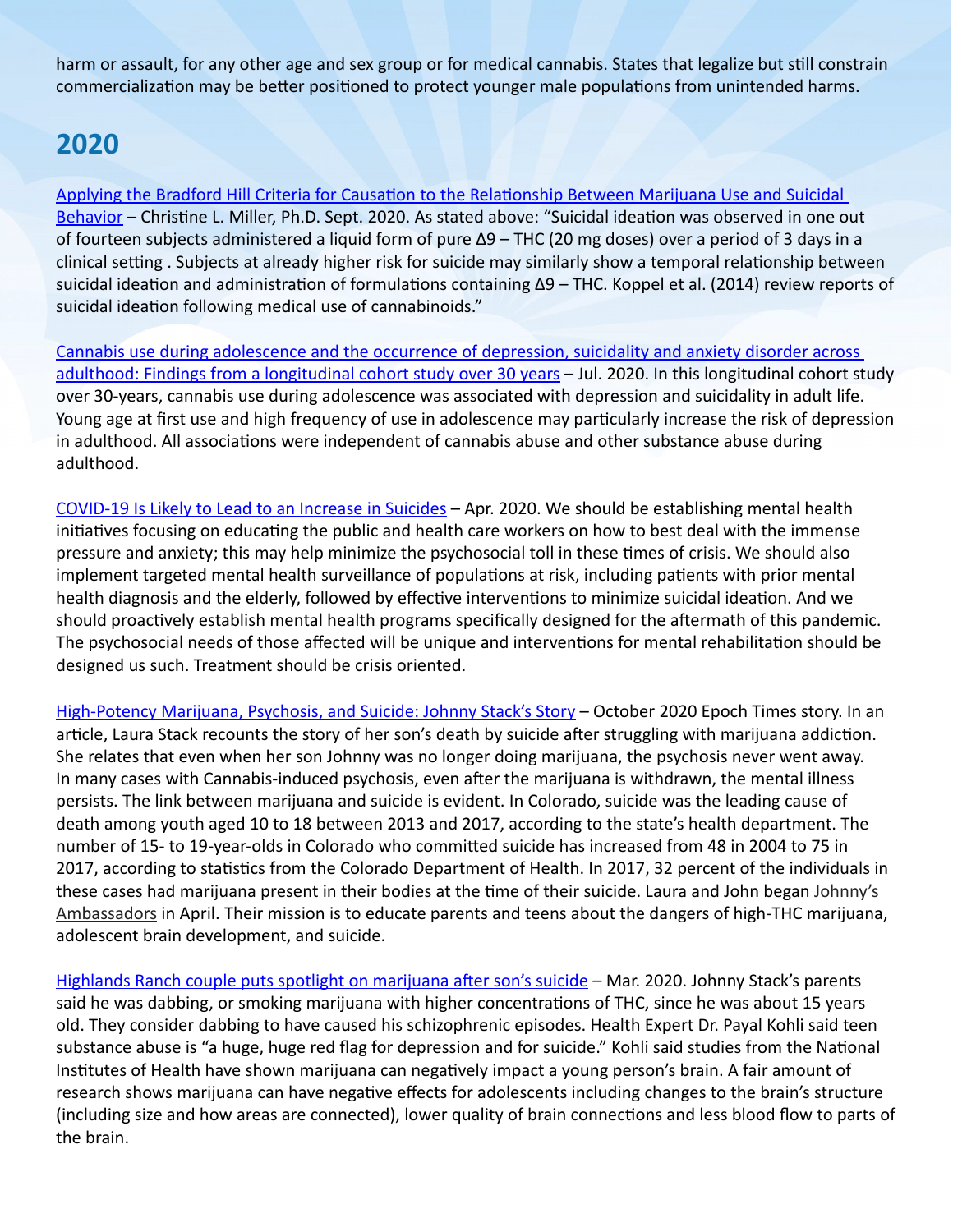How Do You Cope When Your Child [Commits](https://thriveglobal.com/stories/your-child-commits-suicide/) Suicide? Our Story – Mar. 2020. Laura Stack shares wisdom from the tragedy of losing her son to suicide. Some coping strategies she offers: Beware of negative self-talk, blame and guilt; go to your primary care physician and get medicine if you need it to help you sleep and take the edge off anxiety; turn to friends, your partner, and God. She also suggests turning loss into something positive and larger than yourself. She has led by example and has started a foundation to educate parents and students about the danger of dabbing. She has set up a url: http://www.stopteensuicidebypot.org and will soon have up a web site. She is accepting invitations to speak and share Johnny's story. This her new mission.

How to talk to your teen about [suicide](https://www.9news.com/article/news/health/talk-to-teens-prevent-suicide/73-ab06340d-d416-40f1-87e8-68118611980c) – Feb. 2020. As a parent, it's natural to find the issue of suicide very daunting and it can be difficult to start a conversation on the topic. This is also a difficult topic for a teenager to talk about and knowing that their parent or career can handle a discussion about it can be a big relief. Having someone to talk to might reassure them that they are being heard and understood and provides an opportunity to get more information. Encourage help-seeking by identifying together other people who might be able to help your teen. Let your teen know about the options that are available to them. They can make an appointment with their doctor, talk to a counsellor or other health professional.

Increase Your Awareness of [Understanding](https://www.youtube.com/watch?v=rXeDo_ON5f4&feature=youtu.be) Suicide and Reduce Fear of Suicidal People – Apr. 2020. Effective communication is an essential part of a comprehensive approach to workplace suicide prevention. When it comes to raising awareness, too often we have what we call a "state trooper effect"  $-$  we pay attention when the urgent matter is right in front of us, but as soon as it goes into our "rear view mirror," we go back to what we were doing before. For this reason, we challenge you to think creatively and "bake it in" rather than "bolt it on." "Baked in" means change is here to stay because it becomes assimilated into the organization's processes and culture. Effective communication is like a slow drip over time. Outreach efforts can raise awareness, share stories, promote resources and inspire action. Messages become "sticky" when they are: 1) simple, 2) repeated over time, 3) recognized and rewarded and 4) help guide decisions.

Marijuana Use Is Associated with Suicidal Ideation and Behavior Among US [Adolescents](https://sci-hub.tw/https:/www.tandfonline.com/doi/full/10.1080/13811118.2020.1804025) at Rates Similar to [Tobacco](https://sci-hub.tw/https:/www.tandfonline.com/doi/full/10.1080/13811118.2020.1804025) and Alcohol – August 2020. This study used data from the National Youth Risk Behavior Survey to examine the association between adolescent marijuana, tobacco, and alcohol use and suicidal ideation and attempts over a period of six years (2011-2017), as attitudes and laws became more permissive of marijuana use. We used logistic regression to control for possible confounders, estimate marginal prevalence ratios (PR's), and assess changes over time. Marijuana was more strongly associated with suicide attempts than ideation, and more frequent use was associated with significantly greater risk. The effect has not changed substantively since 2011, despite changing attitudes toward marijuana. Marijuana is broadly comparable to other substances: results for tobacco were similar, though frequent alcohol use had a significantly stronger association than other substances.

Risk and protective factors for childhood suicidality: a US [population-based](https://www.thelancet.com/pdfs/journals/lanpsy/PIIS2215-0366(20)30049-3.pdf) study - Apr. 2020. We identified risk and protective factors that show robust and generalizable associations with childhood suicidality. These factors provide actionable targets for optimizing prevention and intervention strategies, support the need to identify and treat psychopathology in school-age children, and underscore the importance of school and family interventions for childhood suicidality.

7 [Common](https://www.verywellmind.com/common-myths-about-teen-suicide-2611327) Myths About Teen Suicide – Feb. 2020. Teaching and modeling healthy habits for mental health is yet another way parents can help protect their teens from suicide. Do your best to talk openly about feelings, emotions, and challenges. This will help them understand that it's OK to struggle and that "life is messy and challenging for everyone," says the AFSP. If you're struggling with your own mental health, set a good example by practicing physical and mental self-care, managing stress in a healthful way, and seeking therapy. Doing your part to take away the stigma of mental illness treatment will go a long way toward dispelling any harmful myths and keeping your teen safe.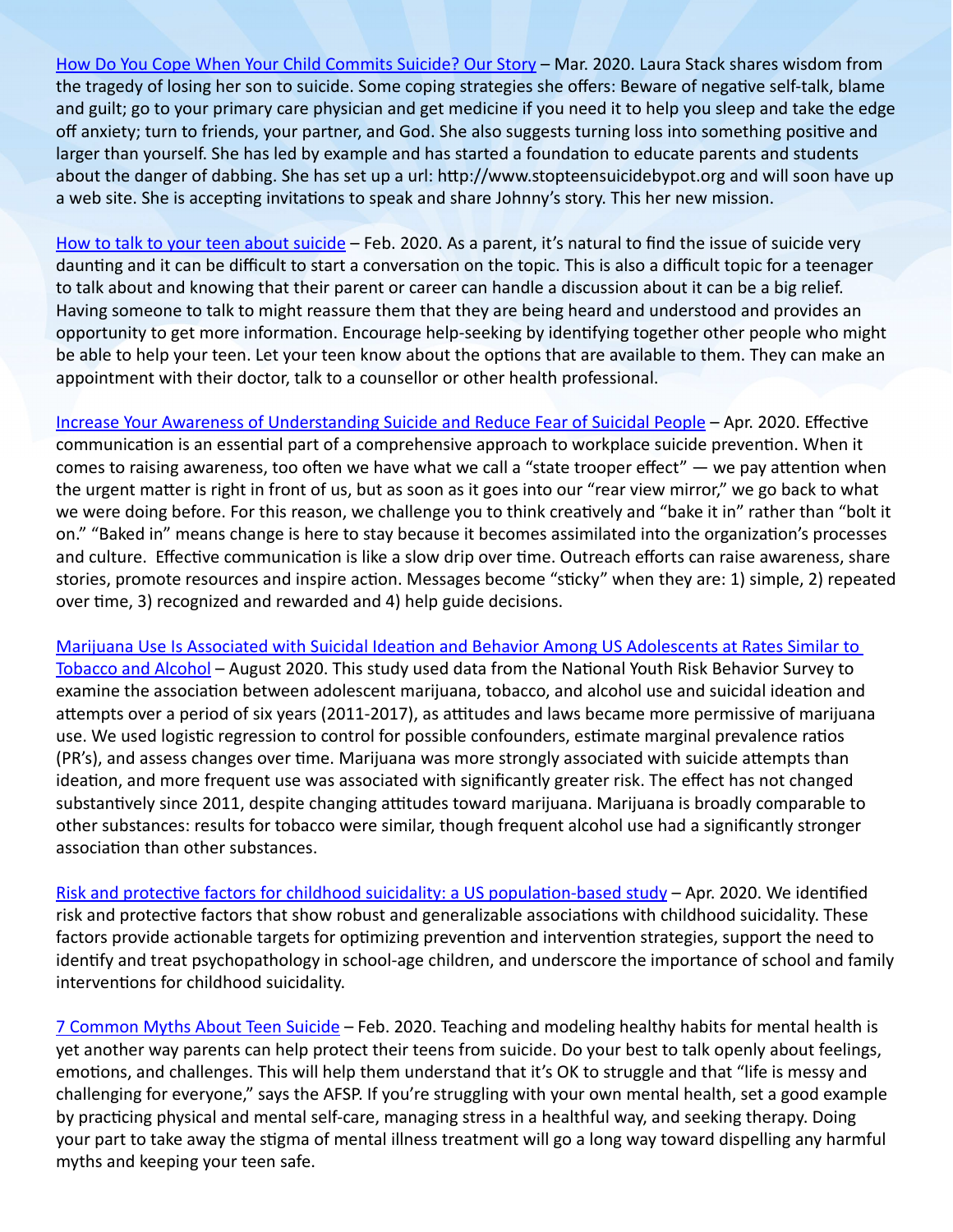[Schizophrenia](https://www.webmd.com/schizophrenia/schizophrenia-and-suicide#1) and Suicide – Wed MD Jan. 2020. Whenever anyone has schizophrenia, it's important to pay close attention to feelings of hopelessness and suicidal thoughts and behaviors. This is especially true for people who start to realize how serious their condition is. Becoming more aware of their illness can prompt some people to take better care of themselves. But it can lead to suicidal thoughts in others. That's especially likely in younger people who used to have healthy lives and now recognize how much they've lost. Keep in mind that many antidepressants and antipsychotic drugs carry warnings of increased risk for suicidal thinking and behavior in young adults, adolescents, and children.

Teen Suicide Warning Signs and [Prevention](https://www.verywellmind.com/teen-suicide-prevention-2634284) – Jun. 2020. Experts estimate that 20 to 25% of teens admit to thinking about suicide at some time in their lives and for every suicide, there are between 5 to 45 suicide attempts. That makes it even more important for parents, Pediatricians, and everyone else that is regularly around teenagers to understand how to try and prevent suicides. You should also make sure that your kids know that they can ask for help if they ever think about hurting themselves, including calling the National Suicide Prevention Lifeline, calling their doctor, calling 911, or going to a local crisis center or the emergency room.

Their son ended his life, their research has led them to questions about [marijuana](https://www.9news.com/video/news/health/their-son-ended-his-life-their-research-has-led-them-to-questions-about-marijuana/73-f50fe679-87ab-4e0a-b2db-b91ce0c3aa4e) – Mar. 2020. Laura Stack recounts the personal story of her son's tragic death by suicide after struggling with marijuana addiction. Johnny suffered from cannabis-induced psychosis and paranoia. He would be clean and have relapses. When he committed suicide there was no trace of marijuana in his blood. The danger of marijuana is that it can permanently change the brain over time. So even when an individual chooses to stop using cannabis, the psychosis may continue past usage. Laura wishes others to understand more about the dangers of cannabisusage and for Johnny's story to be heard.

The Reality of COVID-19 Is Hitting Teens [Especially](https://www.wired.com/story/covid-19-is-hitting-teens-especially-hard/) Hard – Apr. 2020. I'm trying to deal with the fact that my high school career is over," one student admits. "Losing track and field, prom, and graduation sucks. And there's no way to cope with it because I'm just never going to get to do those things. It feels like the last four years of hard work have been for nothing." The reality is that not only were teens ill-equipped for this crisis, but they're also actually in a much worse position than adults. There's science behind this idea, as Psychology Today writer Christine L. Carter notes: "Teenagers and college students have amplified innate, developmental motivations that make them hard to isolate at home. The hormonal changes that come with puberty conspire with adolescent social dynamics to make them highly attuned to social status and peer group."

Video: Taylor's story of [addiction](https://www.youtube.com/watch?v=2h7Cz37DzjM&feature=youtu.be&fbclid=IwAR20Sj6eb64pFSbMPI6uV-q8J4xzik01K3Rad4lUhoWLoszbqGqubqU_ABc) and suicide - Feb. 2020. Taylor was an individual who struggled with substance abuse after he was given painkillers for an athletic injury in high school. His family shares his story as a son and brother who was loved and admired. Many times, when Taylor's parents tried to find help him, the medical help available only focused on the substance abuse and not the underlying mental issues of depression and anxiety. His family shares their story to show 'stop the stigma' of individuals struggling with addiction. Addiction is not a moral failure or lack of will-power, it is a brain disease. And behind the disease is the person underneath who is wanting to be shown love and to find his place in this world.

Why suicide risk may increase as we cope with [COVID-19](https://mashable.com/article/suicide-risk-coronavirus-covid-19/) – Apr. 2020. The global pandemic caused by the coronavirus has upended every aspect of people's lives. More than three-quarters of Americans say they are living in relative isolation, avoiding small gatherings and public places. Meanwhile, the economic impact of COVID-19 is staggering; more than 16 million U.S. workers filed for unemployment in just three weeks. Certain measures could help reduce suicide risk, including increased screening for mental health crises, tele-mental health treatments for patients experiencing suicidal thoughts, and a focus on physical distance instead of social distance. They urge people to maintain relationships and connections through telephone or video. That's particularly important for those who have numerous risk [factors](https://www.cdc.gov/violenceprevention/suicide/riskprotectivefactors.html) for suicide, like a family history of suicide,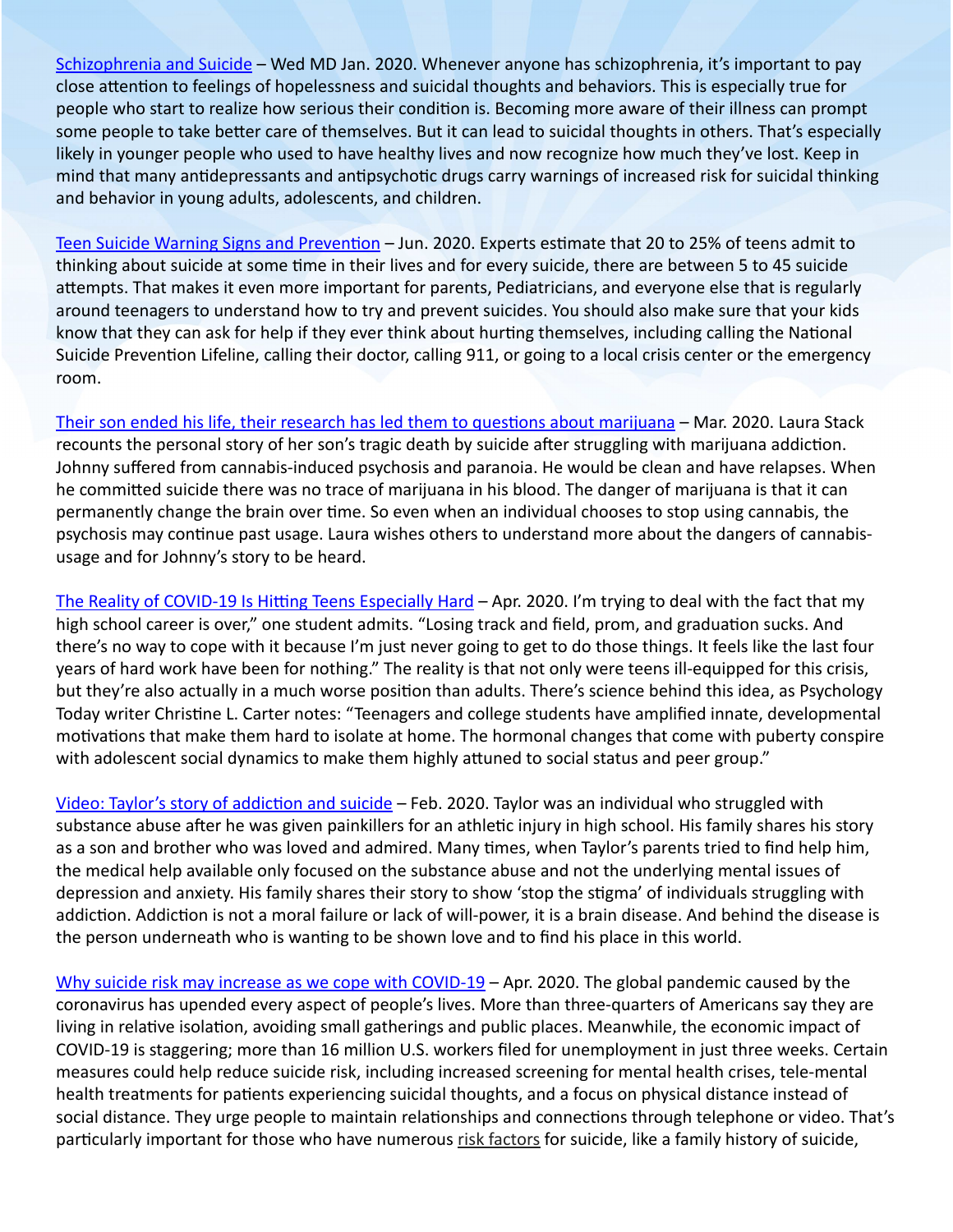alcohol or substance misuse, physical illness, unwillingness to seek help, and easy access to lethal means. The authors are optimistic about how key interventions can make a significant difference in terms of saving lives.

# **2019**

Alcohol and Marijuana Use as Daily Predictors of Suicide Ideation and Attempts Among [Adolescents](https://www.sciencedirect.com/science/article/abs/pii/S0165178118323321?via%3Dihub) Prior to Psychiatric [Hospitalization](https://www.sciencedirect.com/science/article/abs/pii/S0165178118323321?via%3Dihub) – March 2019. Results from the random effect model indicated that alcohol use, marijuana use, hospitalization and sexual orientation were significant predictors of suicide attempts. Results from the mixed-effect model indicated that marijuana use, hospitalization, and sexual orientation were significant predictors of suicide ideation. Study findings extend current knowledge about the longitudinal and day-to-day relationship between alcohol and marijuana use and suicide ideation and attempts. Results underscore the importance of addressing alcohol and marijuana use in interventions with suicidal adolescents, recognizing that sexual minority youth may be at elevated risk for suicide ideation. There is also evidence that marijuana's effect can be more immediate from a recent study illustrating the likelihood of suicidal thoughts increased on the days when an adolescent uses marijuana.

#### Association of Cannabis Use in [Adolescence](https://jamanetwork.com/journals/jamapsychiatry/fullarticle/2723657?fbclid=IwAR0xqWFEH_fvqoRW7bN8Y8GqeJ7Bar3gNanodnFAGBaRVcsD83l9DH0jaVI) and Risk of Depression, Anxiety, and Suicidality in Young

[Adulthood](https://jamanetwork.com/journals/jamapsychiatry/fullarticle/2723657?fbclid=IwAR0xqWFEH_fvqoRW7bN8Y8GqeJ7Bar3gNanodnFAGBaRVcsD83l9DH0jaVI) – Feb. 2019. Although individual-level risk remains moderate to low and results from this study should be confirmed in future adequately powered prospective studies, the high prevalence of adolescents consuming cannabis generates a large number of young people who could develop depression and suicidality attributable to cannabis. This is an important public health problem and concern, which should be properly addressed by health care policy.

Marijuana use may increase teens' risk of [depression](https://www.inquirer.com/health/marijuana-cannabis-depression-anxiety-suicide-mental-health-20190213.html) and suicide, research review suggests – Feb. 2019. The research published Wednesday in JAMA Psychiatry, reviewed data from nearly a dozen studies that included more than 23,000 people. It found that marijuana use in adolescence is linked with an increased risk of depression, as well as suicidal thoughts and attempts, before age 32. This doesn't mean marijuana causes mental illness, the researchers cautioned. The studies included in the analysis looked only at associations between the two, not cause and effect. "But if you put everything together — animal studies, brain imaging studies, these types of meta-analyses where you study association — we have an indication at least that adolescents should be aware not to smoke cannabis," said Gabriella Gobbi, a coauthor of the study and professor of psychiatry at McGill University in Montreal.

SUICIDE AMONG YOUTH IN [COLORADO,](http://johnnysambassadors.org/wp-content/uploads/2020/06/Suicide-Among-Youth-in-Colorado-2013-2017-Ages-10-18.pdf) 2013-2017 AGES 10-18 – CO Dept. of Public Health and Environment 2019. In Colorado, suicide was the leading cause of death among youth ages 10-18 between 2013 and 2017 (10.1 per 100,000 population).7 The 2017 Healthy Kids Colorado Survey (HKCS) indicated that 31.4% of Colorado high school students reported feeling sad or hopeless almost every day for two weeks or more in a row during the previous 12 months. Further, 17.0% reported considering suicide, and 7.0% reported making one or more suicide attempts in the previous twelve months.

The Rate of Teen Suicide In Colorado Increased By 58% In 3 Years, Making It The Cause of 1 In 5 [Adolescent](https://www.cpr.org/2019/09/17/the-rate-of-teen-suicide-in-colorado-increased-by-58-percent-in-3-years-making-it-the-cause-of-1-in-5-adolescent-deaths/) [Deaths](https://www.cpr.org/2019/09/17/the-rate-of-teen-suicide-in-colorado-increased-by-58-percent-in-3-years-making-it-the-cause-of-1-in-5-adolescent-deaths/) – Sept. 2019. In the past three years, teen suicide in Colorado rose from 12.9 to 20.4 deaths per 100,000 adolescents ages 15-19, according to the report. Overall, that rate put Colorado as the sixth worst state. Nationally, the teen suicide rate is up 25 percent. Colorado's 2019 rate is nearly double that nationwide, 20.4 compared to 10.5. Male teenagers in Colorado were more than twice as likely to complete suicide than female teens. Most deaths were by white victims. The report found that half of young people ages 3 to 17 in Colorado didn't get needed mental health counseling. Many factors could be helping to drive the trend, including a family history of depression and suicide, divorce, abuse, bullying and social isolation.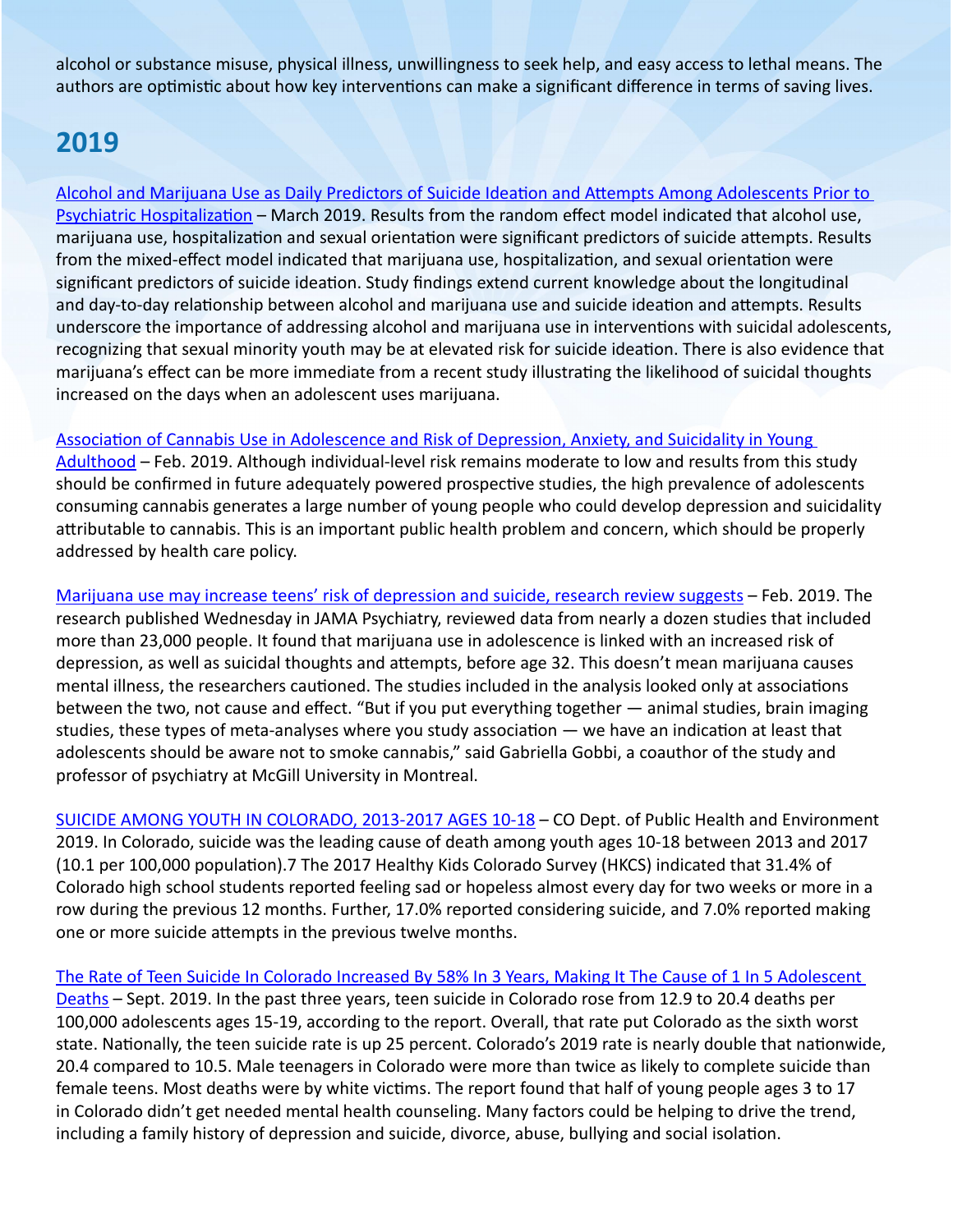Youth Suicide Rate [Increased](https://www.wsj.com/articles/youth-suicide-rate-rises-56-in-decade-cdc-says-11571284861) 56% in Decade, CDC Says -Oct. 2019. Suicide and homicide rates have increased in recent years among young people in the U.S., according to a new federal report. The suicide rate among people ages 10 to 24 years old climbed 56% between 2007 and 2017, according to the report from the Centers for Disease Control and Prevention. The rate of homicide deaths decreased by 23% from 2007 to 2014 but then increased by 18% through 2017. Violent death, including homicide and suicide, is a major cause of premature death for the age group. Around 2010, the death rate of suicides among adolescents and young adults surpassed the rate of homicide deaths, according to the report. "The chances of a person in this age range dying by suicide is greater than homicide, when it used to be the reverse," said Sally Curtin, a statistician at the CDC and an author of the report. "When a leading cause of death among our youth is increasing, it behooves all of us to pay attention and figure out what's going on."

Youth Suicide Rates Reach Highest Level Since [2000—Why](https://www.amenclinics.com/blog/youth-suicide-rates-reach-highest-level-since-2000-why/)? Jul. 2019. Mental health as it is currently practiced in the United States—making diagnoses based on symptom clusters with no biological information, then prescribing multiple medications where the mechanism in individual patients is unknown—does not have a prayer of fixing the epidemic problems of depression, suicide, and addictions. Most of the nation's addiction treatment programs are missing the essential organ of intervention—the brain. Brain dysfunction is the number-one reason why people fall victim to addiction, why they can't break the chains of addiction, and why they relapse. Brain imaging studies using a technology called SPECT show that opioids, Vicodin, methamphetamines, cocaine, marijuana, and alcohol all seriously impair brain function. Unless we heal the brain, there's little chance of breaking free from addiction.

#### **2018**

CDC Suicide [Prevention](https://www.cdc.gov/violenceprevention/pdf/suicide-factsheet.pdf) Fact Sheet – 2018. CDC developed a technical package that provides information on the best available evidence for suicide prevention. The technical package can be used to inform a comprehensive, multi-level and multi-sectoral approach within communities and states. It includes strategies to prevent suicide in the first place, by decreasing suicide risk factors and increasing protective factors. Strategies range from a focus on the whole population regardless of risk to strategies designed to support people at highest risk. Importantly, this technical package extends typical prevention strategies to approaches that go beyond individual behavior change to better address factors impacting communities and populations more broadly.

Suicide rising across the US: More than a mental health [concern](https://www.cdc.gov/vitalsigns/suicide/index.html) – Jun. 2018. Mental health conditions are often seen as the cause of suicide, but suicide is rarely caused by any single factor. In fact, many people who die by suicide are not known to have a diagnosed mental health condition at the time of death. Other problems often contribute to suicide, such as those related to relationships, substance use, physical health, and job, money, legal, or housing stress. Making sure government, public health, healthcare, employers, education, the media and community organizations are working together is important for preventing suicide. Public health departments can bring together these partners to focus on comprehensive state and community efforts with the greatest likelihood of preventing suicide.

## **2017** and later

A literature review and [meta-analyses](https://www.sciencedirect.com/science/article/abs/pii/S0165032715310004?via%3Dihub) of cannabis use and suicidality – May 2016. The acute cannabissuicidality literature mostly includes descriptive toxicology reports. In terms of death by suicide, the average positive cannabis rate was 9.50% for studies sampling from all suicides, with higher cannabis detection rates amongst suicide decedents by non-overdose methods. We found only 4 studies providing estimates for any chronic cannabis use and death by suicide. After deleting duplicates, we found 6 studies on any cannabis use and suicide ideation, 5 studies on heavy cannabis use and suicide ideation, 6 studies on any cannabis use and suicide attempt (OR=2.23 (1.24–4.00)) and 6 studies on heavy cannabis use and suicide attempt. We currently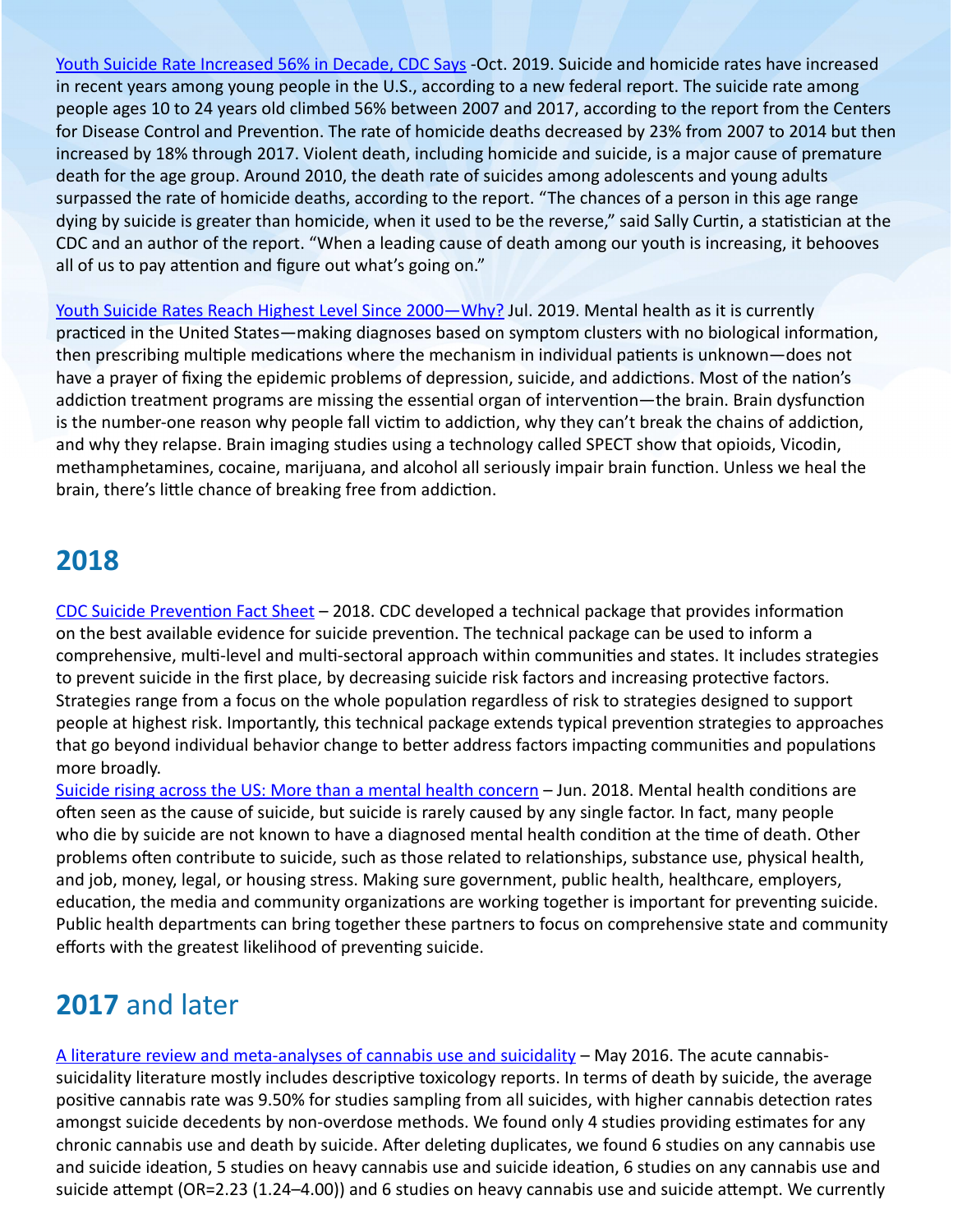lack evidence that acute cannabis use increases imminent risk for suicidality. The evidence tends to support that chronic cannabis use can predict suicidality, but the lack of homogeneity in the measurement of cannabis exposure and, in some instances, the lack of systematic control for known risk factors tempered this finding.

#### Acute Risk of Suicide and Suicide Attempts [Associated](https://www.ncbi.nlm.nih.gov/pmc/articles/PMC4197787/) With Recent Diagnosis of Mental Disorders: A

[Population-Based,](https://www.ncbi.nlm.nih.gov/pmc/articles/PMC4197787/) Propensity Score–Matched Analysis – Oct. 2014. The risk of dying by suicide was particularly high within the first 90 days after initial diagnosis for many disorders, including depression, substance use disorders, and schizophrenia. Depression and anxiety disorders had elevated risk in the first year for suicide attempts. These data suggest that several mental disorders independently increase the risk of suicide attempts and death by suicide after controlling for all mental disorders and demographic risk factors. Clinicians should be aware of the heightened risk of suicide and suicidal behavior within the first 3 months after initial diagnosis. Part of the risk for suicide may be exerted through the mental disorders that marijuana triggers, particularly psychotic disorders and depression.

Cannabis Use Disorder and Suicide Attempts in [Iraq/Afghanistan-Era](https://www.ncbi.nlm.nih.gov/pmc/articles/PMC5374045/) Veterans – Jun. 2017. In sum, the findings from the present study suggest that CUD may be uniquely associated with suicide attempts in veterans, even after a wide array of relevant covariates are considered. This finding is highly significant given the high rate of suicidal behavior observed among veterans with mental health disorders as well as the increasing rate of CUD observed among veterans in recent years. Additional research aimed at understanding the complex relationship between CUD, other mental health problems, and suicidal behavior is needed at the present time.

[Marijuana](https://poppot.org/2017/03/06/marijuana-suicide-growing-risk-youth/?fbclid=IwAR3G4J-gRk_dv0Wo7zyFdo229U6GjpLCMLyjaGtG95KfAGUlmDYH1BSYiE8) and Suicide: a Growing Risk for Our Youth – Mar. 2017. Not all suicide attempts are successful. But it is shocking and traumatizes a family when someone attempts suicide. Parents have written of these events and how it affects their families, I wish We had Never [Moved](http://poppot.org/2016/09/19/colorado-move-larger-forces-she-cant-control/) Here and My Son's [Psychiatric](http://poppot.org/2015/12/13/colorados-pot-greed-and-my-sons-psychiatric-hospital-surprise/) Surprise. Another striking story of survival is on the [MomsStrong.org](http://momsstrong.org/2016/03/01/one-moms-story-marijuana-kid/) website. Part 2 will explain more about the [suicide](http://poppot.org/2017/03/09/marijuana-increases-suicide-risk/) risk with [marijuana](http://poppot.org/2017/03/09/marijuana-increases-suicide-risk/). Part 3 will have more specific information about marijuana victims Daniel Juarez, Levy Thamba, Andy Zorn and Shane Robinson.

[Marijuana](https://poppot.org/2017/03/09/marijuana-increases-suicide-risk/?fbclid=IwAR2pj0GuFy8SekfV0SLvNIZpMYd99GnStSXA2WOeEwSyzhm9p_3C4frHUjo) Use Is Linked to Increased Suicide Risk - Mar. 2017. Marijuana-related suicide is a controversial topic because other websites include commenters who claim marijuana saved their lives. Pot interferes with the reward center of the brain, just like cocaine, alcohol and heroin. So when someone dependent on the drug doesn't have it, their depression or anxiety becomes stronger than previously. After prolonged use, the brain eventually doesn't function as well. For this reason, it's much wiser to rely on yoga, counseling, walking, and other exercise for depression and anxiety. (Others will say that anti-depressants are safer, although we won't actually endorse them, and don't think they're always necessary.)

Mortality Following [Treatments](https://www.uniad.org.br/wp-content/uploads/2012/11/blogs_1-s2.0-S0740547212003820-main_copia.pdf) for Cannabis Use Disorders – Predictors and Causes – May 2012. The aim of the study was to determine excess mortality associated with cannabis use disorders. Individuals entering treatment for cannabis use disorders were followed by use of Danish registers and standardized mortality ratios (SMRs) estimated. Predictors of different causes of death were determined. A total of 6445 individuals were included and 142 deaths recorded during 26,584 person-years of follow-up. Mortality was predicted by age, comorbid use of opioids, and lifetime injection drug use. Even a meta-analysis of studies conducted when the strength of marijuana was low, came down on the side of an increased risk of suicide from marijuana use.

National Institute of Mental Health answers [questions](https://www.nimh.nih.gov/health/publications/nimh-answers-questions-about-suicide/index.shtml) about suicide. The Centers for Disease Control and Prevention reported that in 2014, suicide was the second leading cause of death for young people ages 10–24. Although these numbers may make suicide seem common, it is still a rare event. Suicidal thoughts or behaviors are more common than suicide deaths and are signs of extreme distress. Suicidal thoughts and behaviors are not harmless bids for attention and should not be ignored.